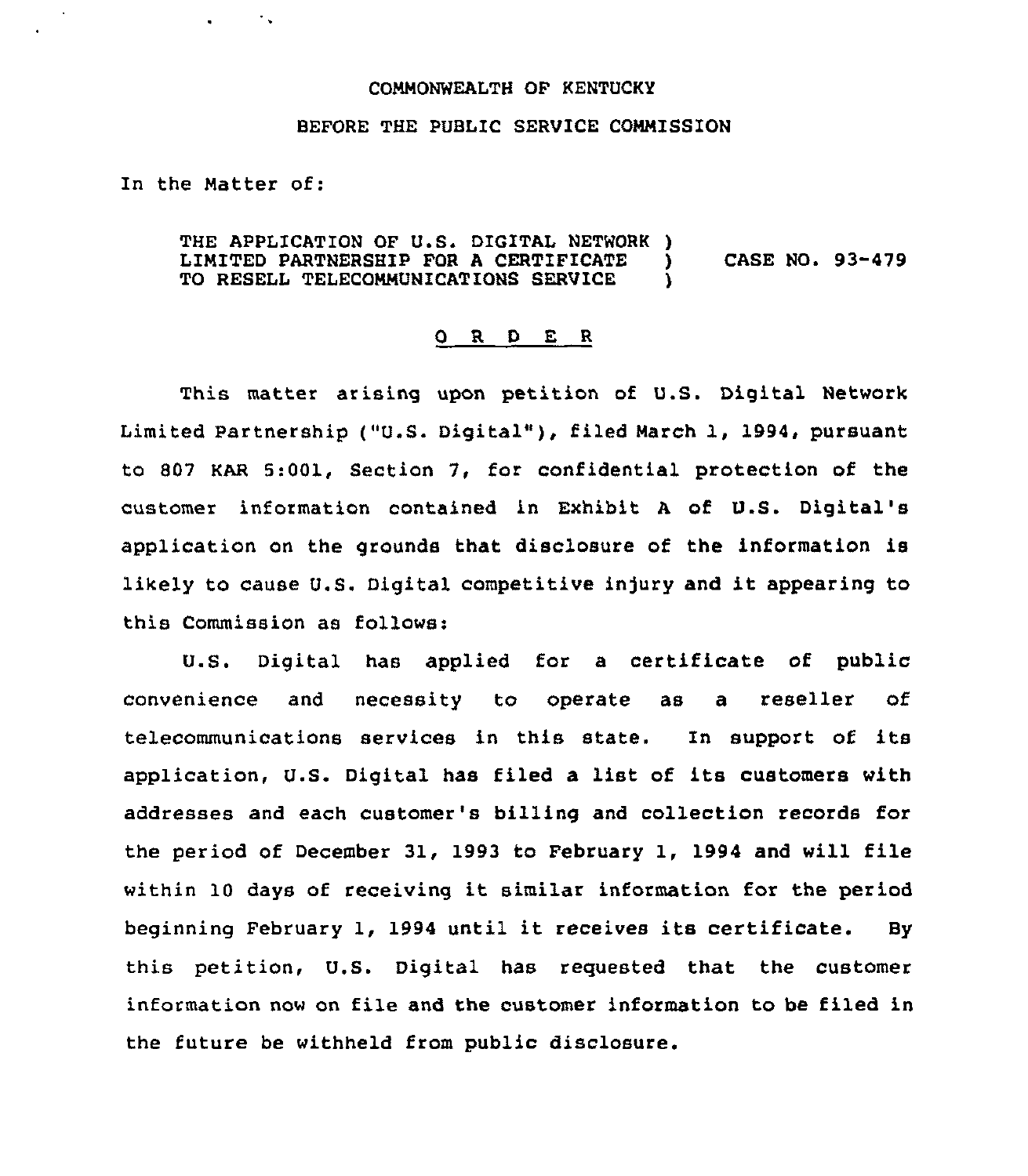The information sought to be protected is treated by U.S. Digital as confidential and is not known outside of U.S. Digital's business. Employees and others involved in U.S. Digital's business do not have access to the information except on a need-to-know basis.

KRS 61.872(1) requires information filed with the Commission to be available for public inspection unless specifically exempted by statute. Exemptions from this requirement are provided in RRS 61.878(1). That section of the statute exempts ll categories of information. One category exempted in subparagraph (c) of that section is commercial information confidentially disclosed to the Commission. To qualify for that exemption, it must be established that disclosure of the information is likely to cause substantial competitive harm to the party from whom the information was obtained. To satisfy this test, the party claiming confidentiality must demonstrate actual competition and a likelihood of substantial competitive injury if the information is disclosed. Competitive injury occurs when disclosure of the information gives competitors an unfair business advantage.

U.S. Digital's competitors could use the information sought to be protected to gain information on U.S. Digital's customers. In particular, competitors could use the information to market their services to U.S. Digital's customers to V.S. Digital's detriment. Therefore, disclosure of the information is likely to cause substantial competitive harm to U.S. Digital and the information should be protected as confidential.

$$
-2-
$$